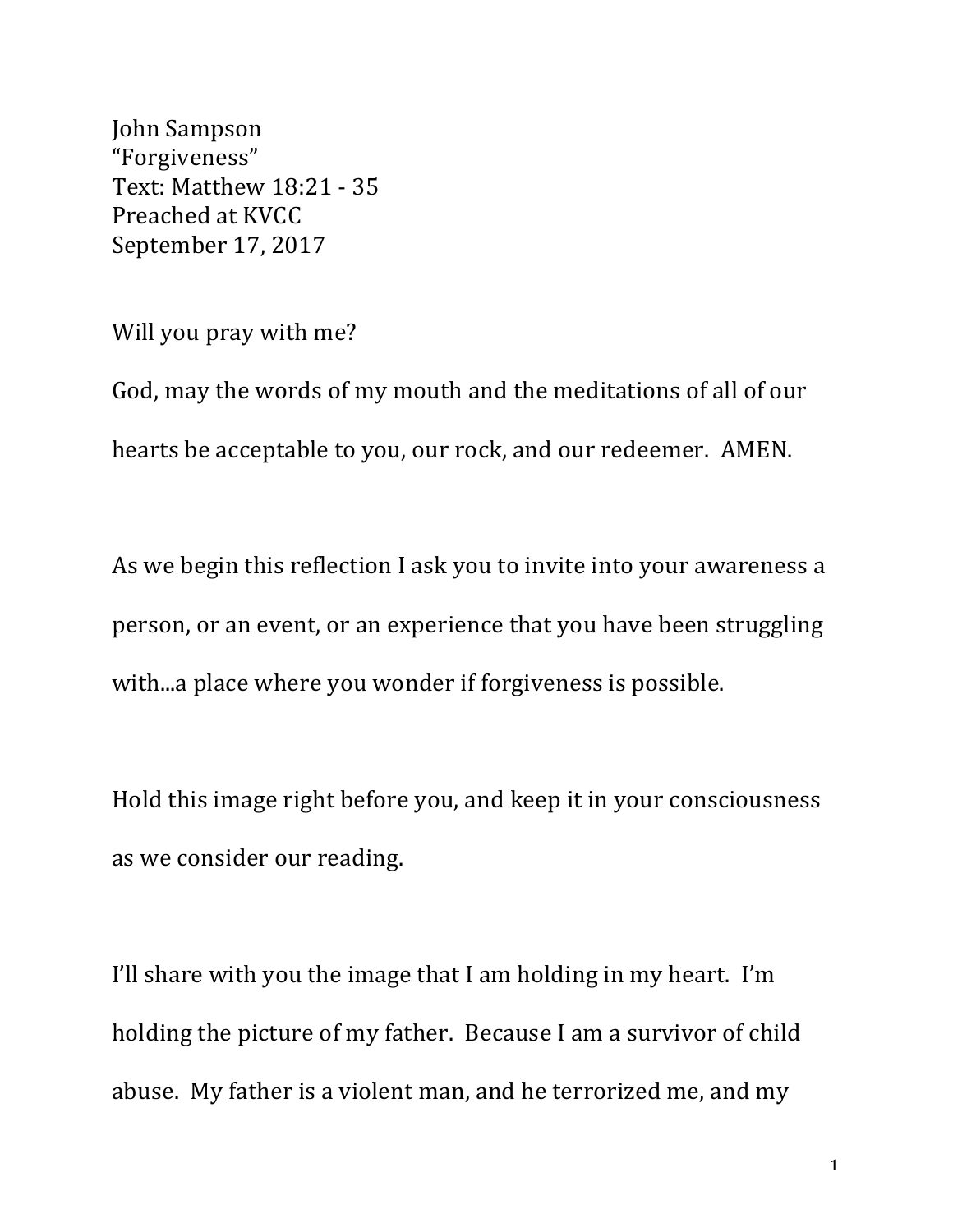sisters and my mother when I was growing up. I've spent my entire life trying to move past the experiences I had living with the man I named after.

I share this with you, not because I want to draw attention to myself and my struggle, but because I want you to know that I am in your boat. Like many of you, I struggle with a darkness that sits in my soul, which I haven't found a way to exorcise. And I want you to know that I know Jesus is asking us to do the hardest thing when he asks us to forgive each other.

I'll tell you a truth; I haven't forgiven my father for what he did to me, and to my family. Because of this I have felt at times like I live in a netherworld between being unable to make peace with my dad, and Jesus inviting me into a cycle of endless forgiveness.

What is that image that you allowed into your mind's eve?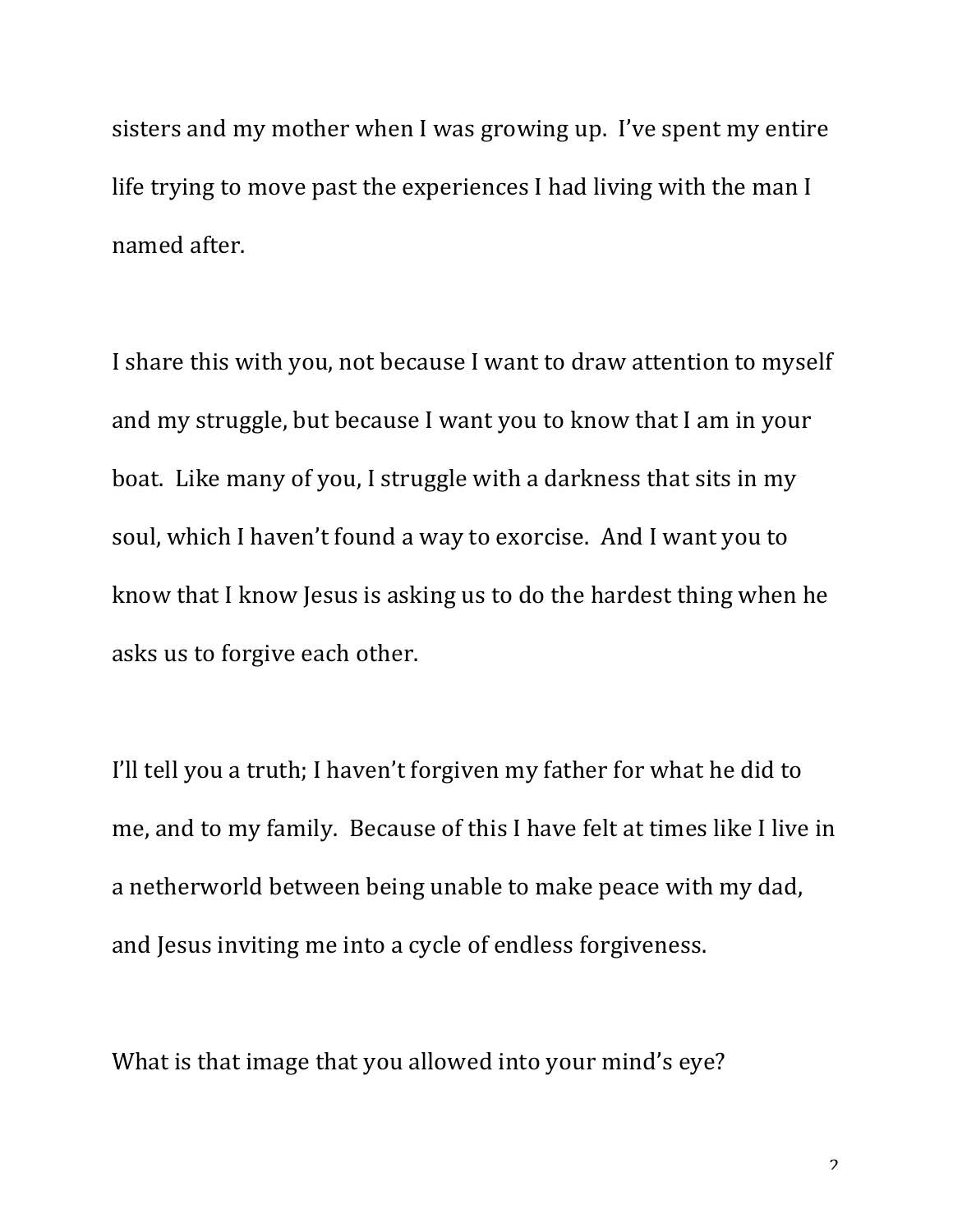What is that thing that you find so difficult to forgive?

Do you also find yourself living between the reality of the hurt and pain of your experience, and the ideal that Jesus calls us to?

While holding the images that challenge us in our consciousness we have to ask the most fundamental question.

What is forgiveness?

What is this thing that Jesus asks us to do?

What is forgiveness in the face of crime? What is forgiveness in the face of unspeakable acts of violence and selfishness? What does this word mean that so easily drops from the lips of Jesus?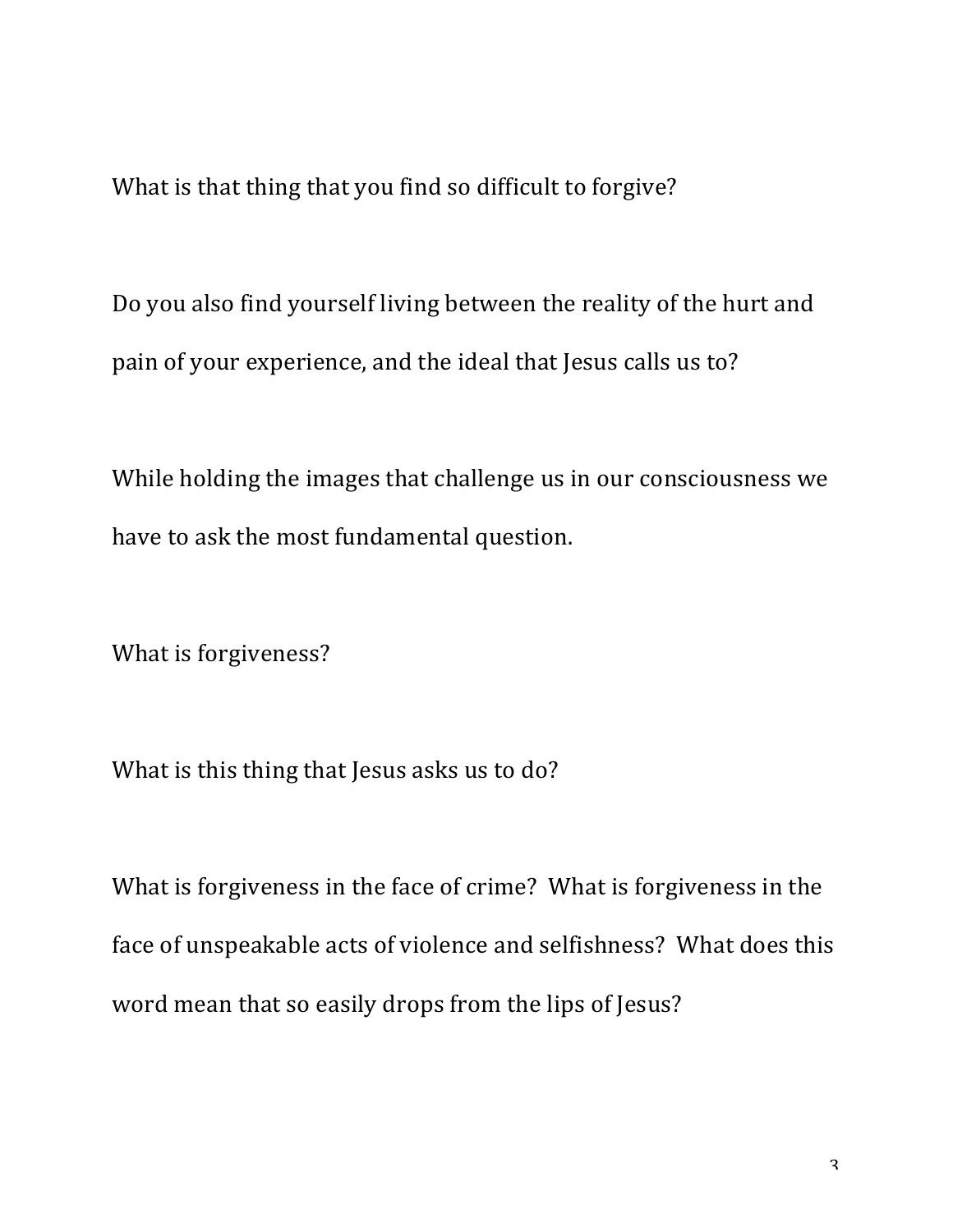I think forgiveness is not one thing, but many things. They're all related, but they're not all exactly the same. I have a couple of thoughts I'd like to share this morning, but they don't cover the full richness of the meaning of forgiveness. Forgive me if I don't follow a path that I introduce, that seems especially interesting and helpful to you.

Sometimes when we use the word forgiveness we refer to a process where we simply accept, on some level, the hurt that others visit upon us. We let their bad behavior go, and try to move on with our lives. You've heard the adage: forgive and forget? It's a saying that challenges us not only to move past the hurt, but to so radically reject the experience that there is no trace of it left even within our thoughts. It's as if the event, whatever it was, had never even happened.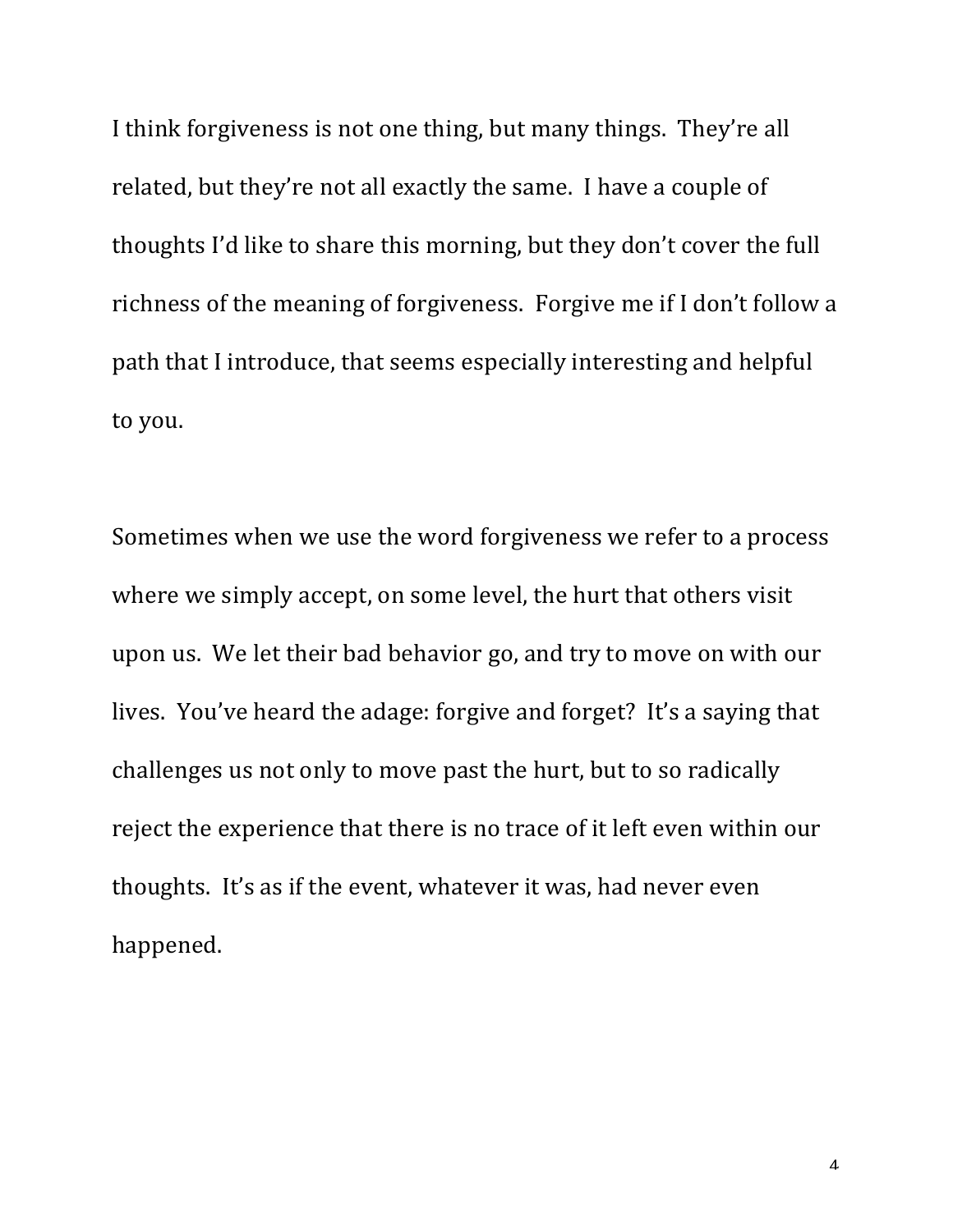I think if anyone can ever live into this type of forgiveness it is a forgiveness for superficial hurts, or perhaps a forgiveness that can only be extended to those one deeply loves. It's the kind of forgiveness that you show your friend who is chronically late, or your daughter when she spills her red wine on your new white rug, or your mother, who has done everything for you, and yet always brings attention to your weight.

Perhaps these are the kinds of experiences Jesus was thinking of when, "Peter came up and said to him, "Lord, how often shall my brother sin against me, and I forgive him? As many as seven times?" Jesus said to him, "I do not say to you seven times, but seventy times seven." For the mathematically challenged of us that equals 490 times.

Perhaps these are the moments and the relationships where we can forgive in the unlimited way Jesus says we are capable of within our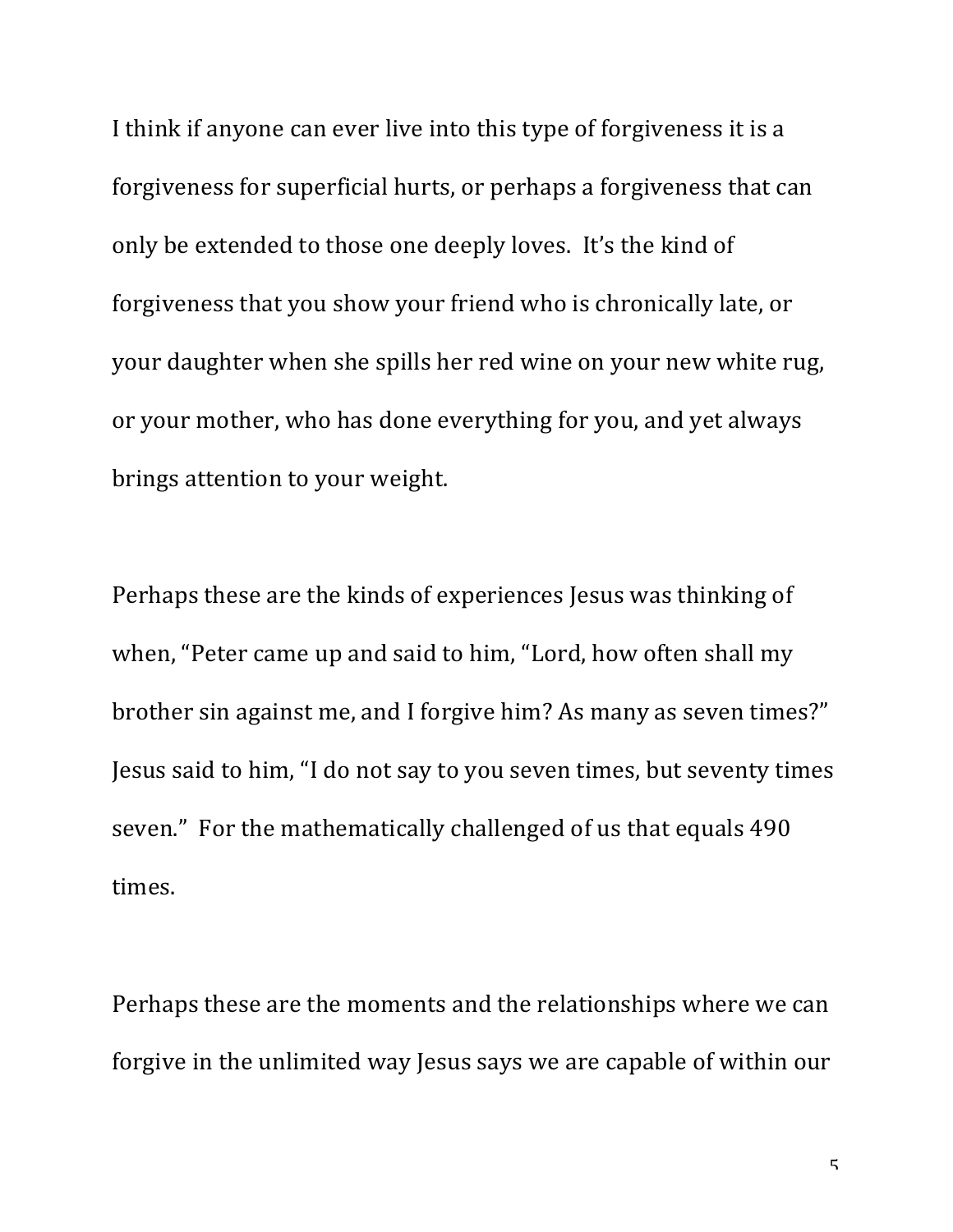hearts. Perhaps we're not there yet, but we could grow to be able to show more mercy, more forgiveness, and more compassion to those who hurt us. Perhaps the image you have called before your heart is an experience that you can forgive, not just once, not ten times, but over and over and over again, maybe not today, but maybe one day.

But there are other types of experience aren't there?

Maybe some of you have conjured up experiences closer to the one I described that haunts me, and can never seemingly be driven out. Perhaps some of you have lived through something, or are struggling with something even today, this morning, that you've run out of forgiveness for. Perhaps you'd like to be able to forgive, but the reality is there just isn't any more room in your heart to go there, there isn't any more of yourself you can make vulnerable, there's no more pain you can live through. You've come to the end, and so has your ability to forgive.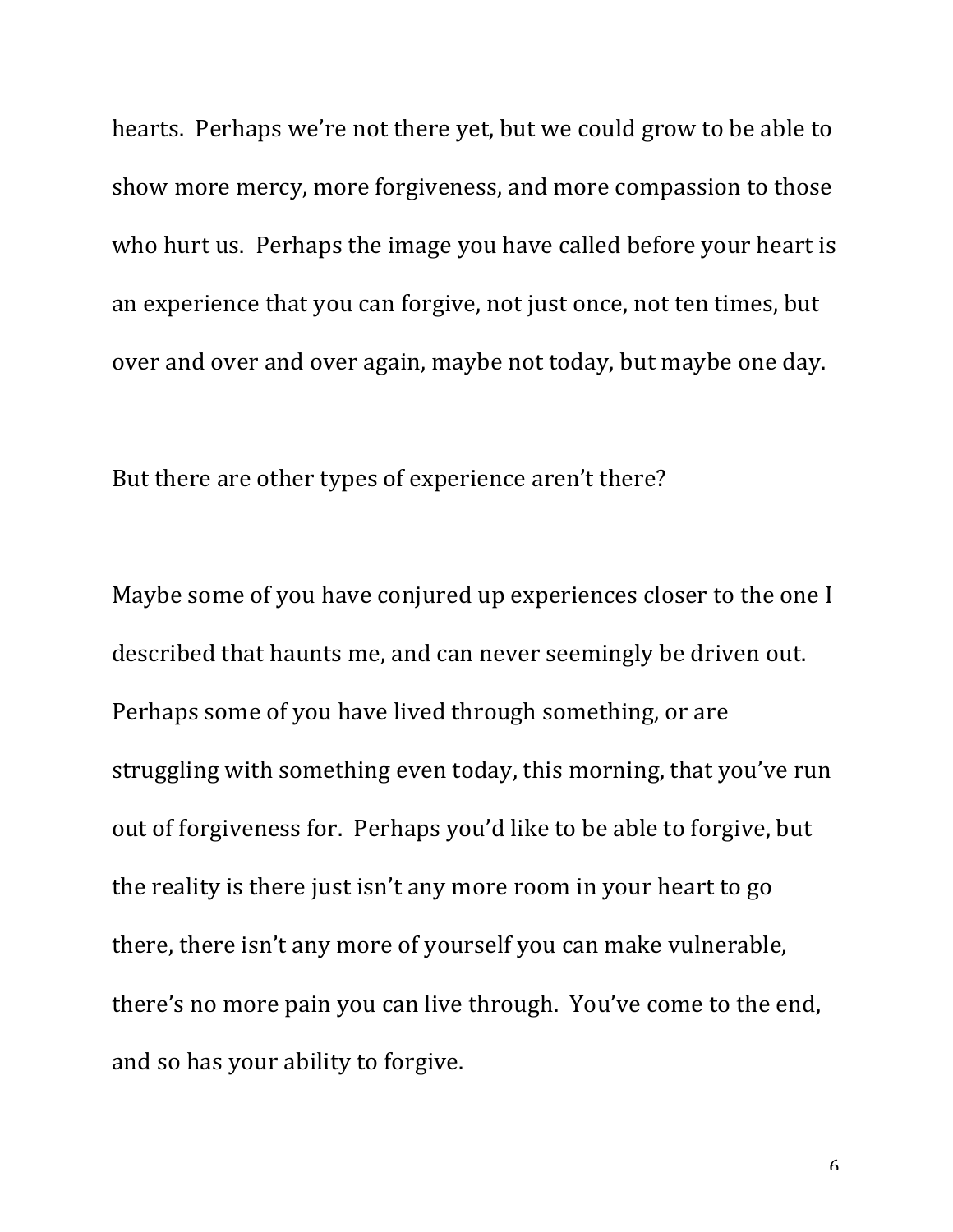It is for all of us who struggle with a hurt that upends our very sense of self that Jesus tells the parable of the Unforgiving Servant. It's a story whose general message we can recognize from our own lives, and our own society all these years after it was first shared. It's simple enough. A servant who owes more than he can ever repay is forgiven by his debtor in an act of mercy that seems almost unbelievable, only to turn around and selfishly reject the opportunity to pay this grace forward. If there is something in this story that may seem unreal it is that the unforgiving servant is ultimately punished for his lack of charity, that his deeds ultimately catch up with him. Because isn't the opposite so often the way of the world?

But we miss the wisdom of the authors of Matthew if we too quickly move through this story of the king and his servant and hear the last

7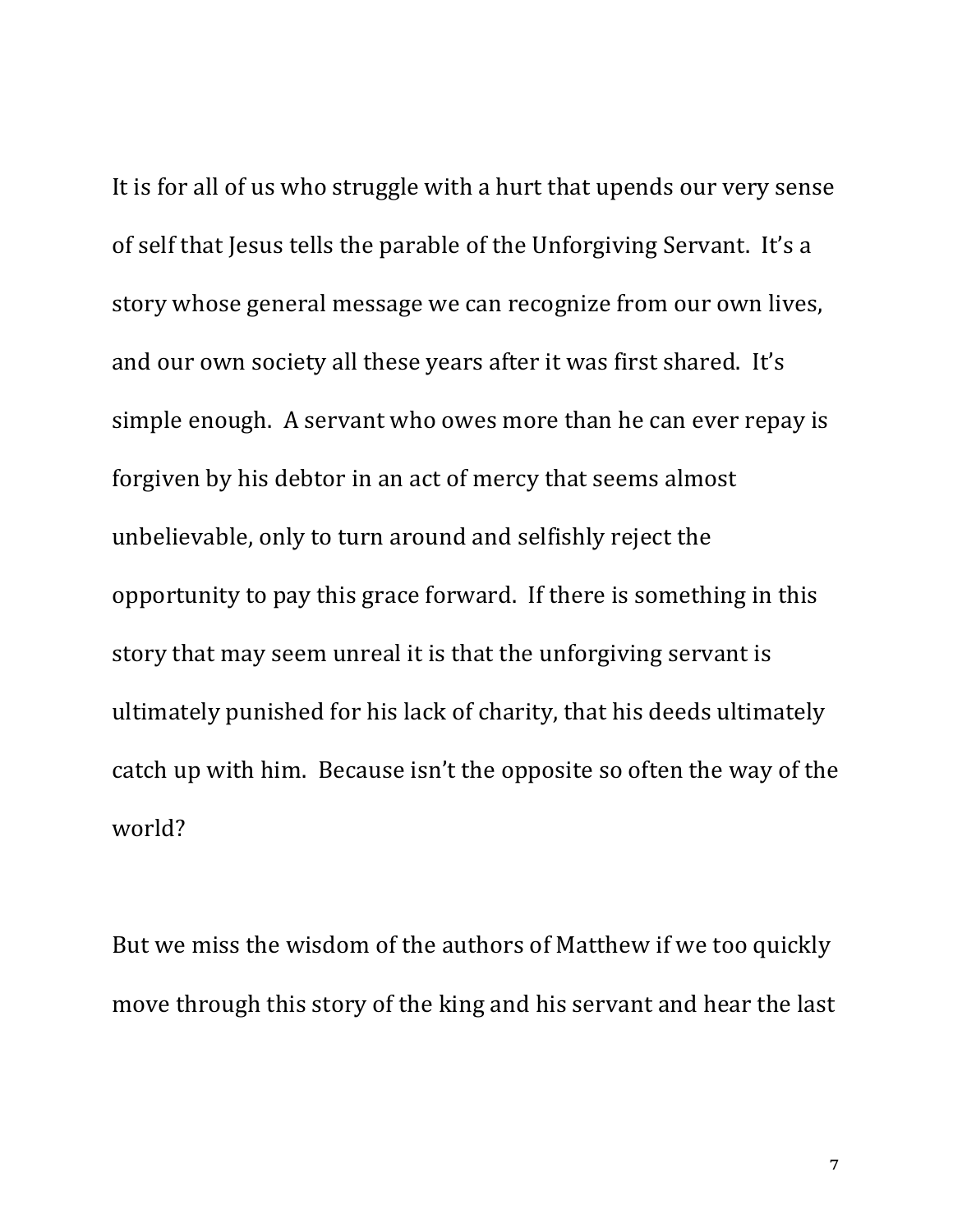words of the parable as if they were an extension of Jesus' invitation to forgive 490 times.

"So also my heavenly Father will do to every one of you, if you do not forgive your brother from your heart."

If we pass over the rich meat of the story of the king and his servant it might seem like Jesus shares an ethic where those of us who limit our forgiveness are condemned.

If we move too quickly we miss the fact that the king only forgave his servant once.

He only forgave him once before he punished his servant and demanded that he pay what had previously been forgiven.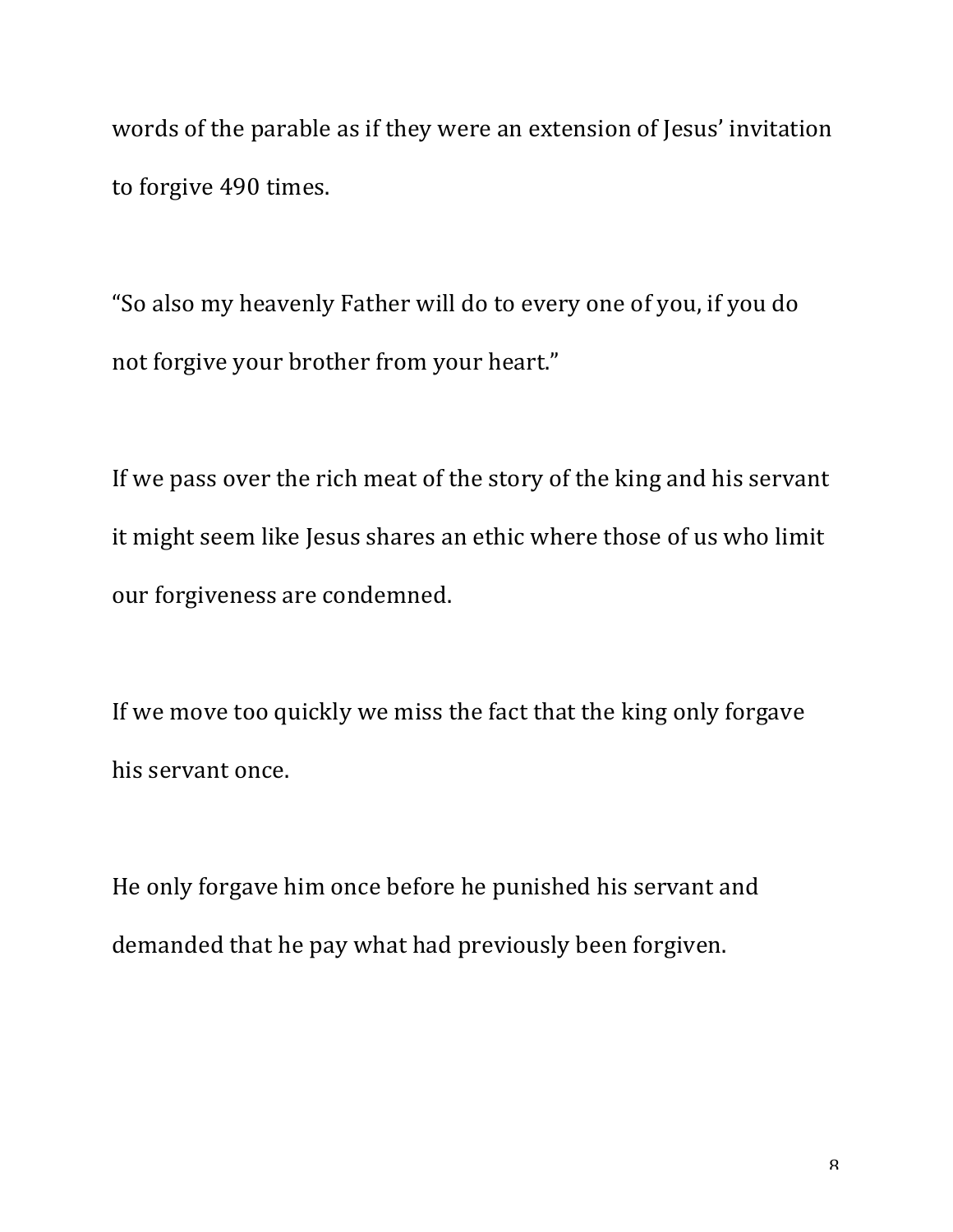The king didn't follow Jesus' invitation to forgive 490 times; he didn't forgive even Peter's more modest seven times.

He forgave only once.

We miss the wisdom of the authors of Matthew if we too quickly move through this entire reading and try to collapse the unlimited forgiveness Jesus describes, and the more limited forgiveness of the king, into each other.

Because they're not the same thing.

I said that I thought the parable about the king and the unforgiving servant was written for those of us who struggle to respond to the trauma that haunts our lives, for those of us who would like to forgive and just can't at this moment, or maybe ever.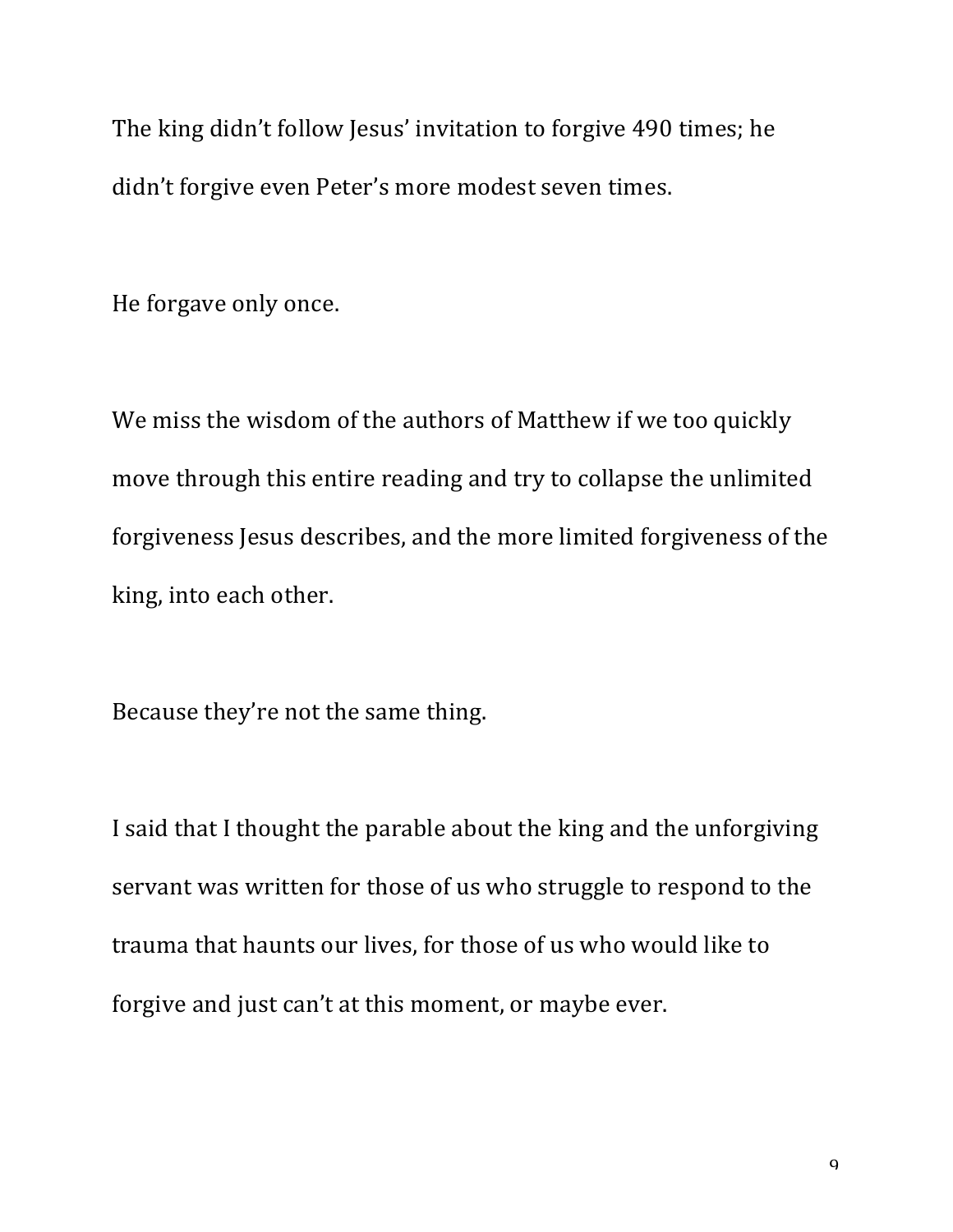This is a parable for us because it says there can be a limit to forgiveness. That there are some actions that we shouldn't suck up as if they didn't happen, and there are some things we can't forget. And that to forgive, to stay in relationship with those people or situations that are so toxic to us, would harm us, and put us in jeopardy. And that God doesn't wish that for any of us.

I have broken with my father. I haven't spoken to him in decades, and that has allowed me to begin a journey of healing and of establishing my own personhood free from fear and intimidation. I feel like I now have a life of possibility and hope. Do you also share this reality that to move out of relationship with a harmful environment has helped you? Have you found that to put a limit on forgiveness, and the relationship it demands, has actually benefitted you, and invited justice and accountability into your life and those around you? This is inline with an image of God that runs through the stories and prayers of the Bible. God is seen as a God of mercy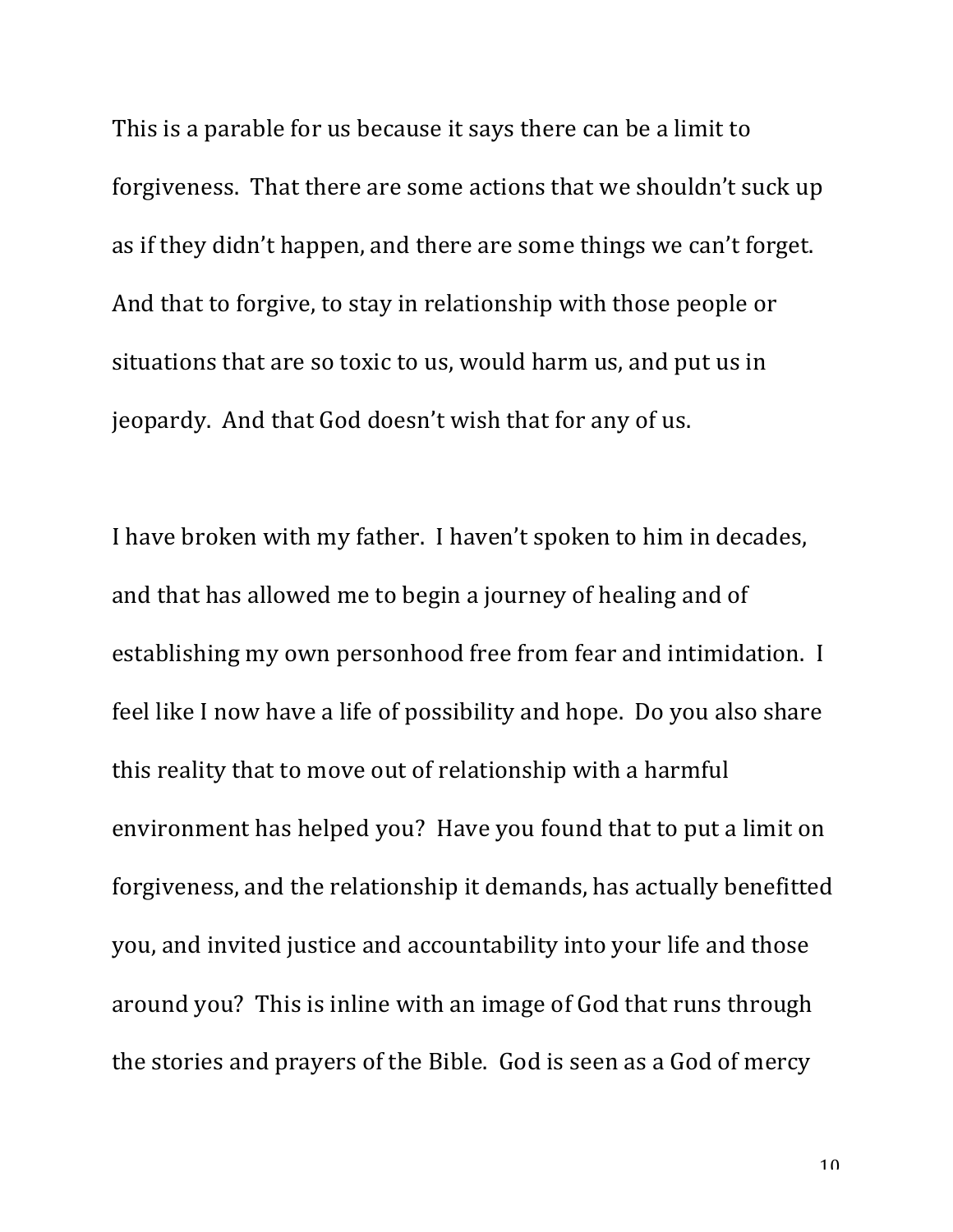and forgiveness, but also as a God of justice and a God who creates and enforces boundaries.

The authors of Matthew gave us the two parts of our reading today, the opening of Jesus encouraging us towards a path of unceasing forgiveness, and a parable that puts a limit on forgiveness as something that is just and right, not so that we will erase the differences between these two messages, but that we will recognize that they are both holy strategies for responding to others who wrong us, and hurt us.

And they point to the fact that our lives aren't lived at one pole or the other, they are lived in the gray middle ground where forgiveness and accountability are both in play and it is up to us to forgive and remain in relationship where we can, but also to have the option of not forgiving, and of even breaking with another person, where it is necessary. This question of when to forgive and

11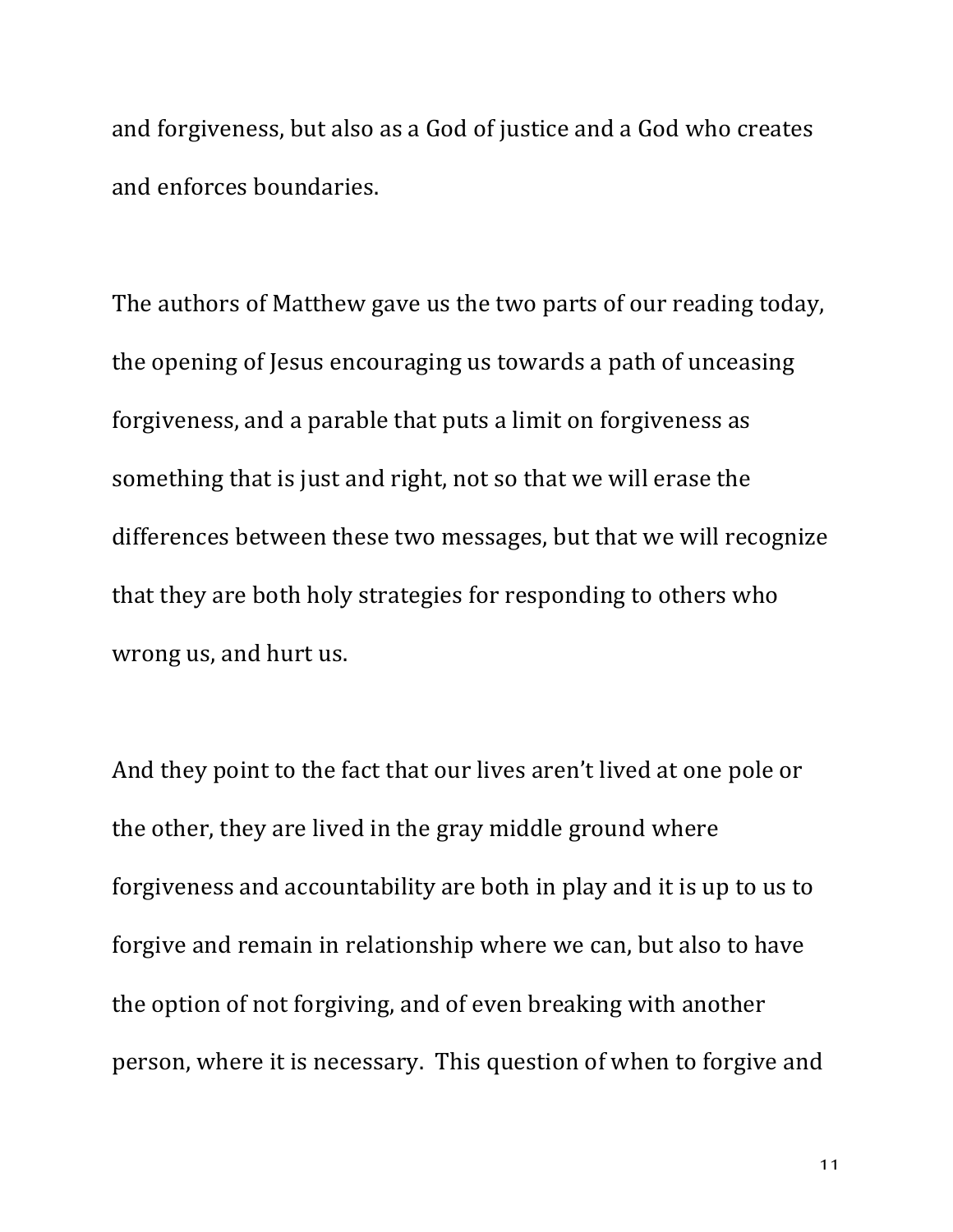when to break is a question not of the elimination of one option in favor of the other, but a question of balance and nuance between two possibilities held in tension.

But I would also invite us to remember our reading from last week when we think of what Jesus means by forgiveness. In the reading we heard that comes just before today's passage Jesus says that when we are wronged we should engage the one who has sinned against us and tell the truth about the effect of our brother's actions. And we keep telling our story to larger and larger groups of people if there is no change in behavior, hoping that the one who has wronged us can ultimately make a change. Unfortunately, my father has never been able to change. Perhaps those who you are holding in your consciousness right now have also been unable to alter their behavior to allow for reconciliation. In the end, if there is no change Jesus allows for a redefinition of our relationship if we continue to be hurt. What's key to last week's reading in the context of today's